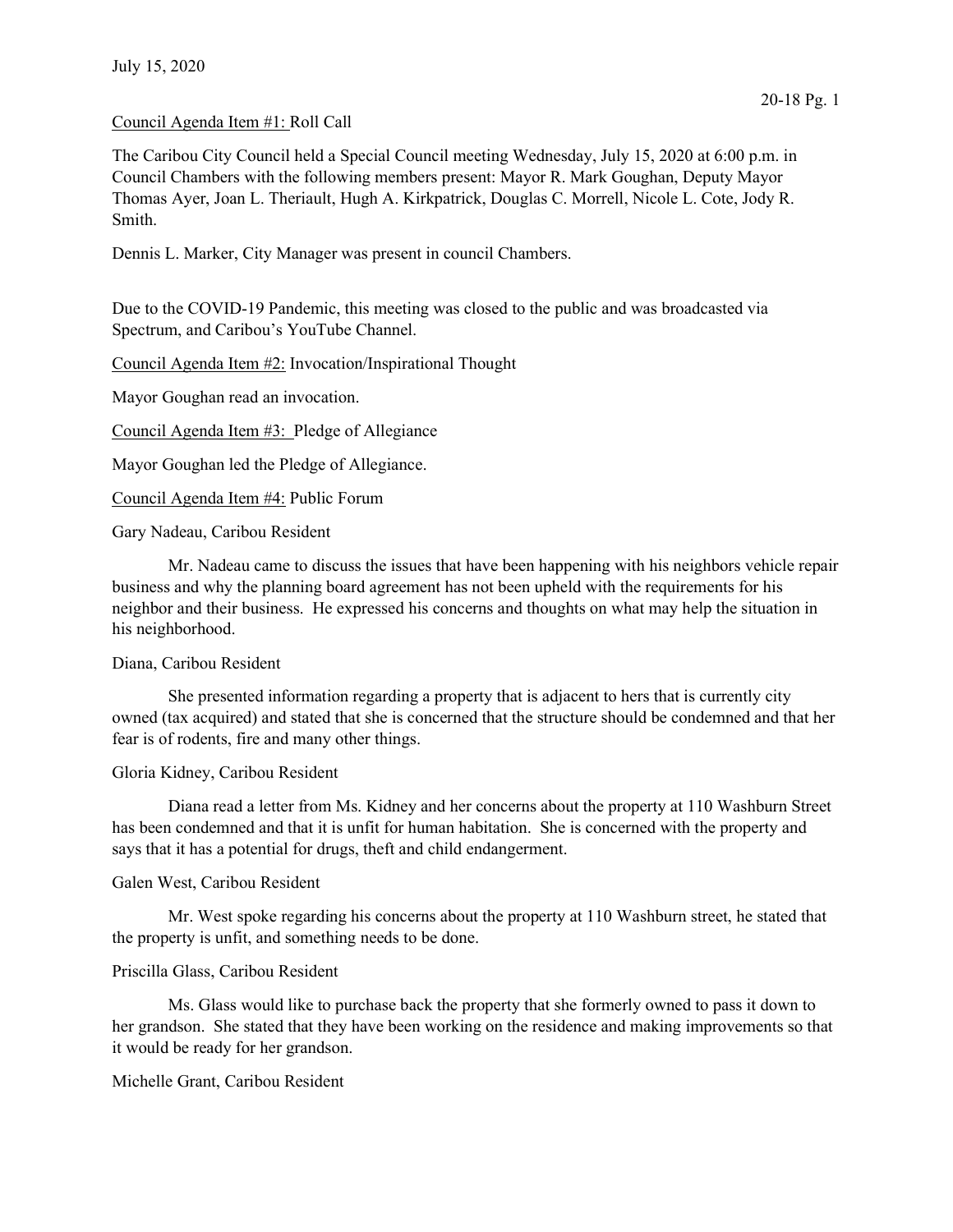Ms. Grant spoke about why they want to keep the house and the property and how it has been in their family and that they would like to purchase it back.

Council Agenda Item #5: Financials - June 2020

Manager Marker discussed the current budget and where it falls at the end of the first six months.

Motion made by H. Kirkpatick, seconded by T. Ayer to accept the current budget report from June 2020. (7 yes) So voted.

Council Agenda Item #6: New Business

a. Sale of Tax Acquired Property at 110 Washburn St (Map 32, Lot 42) Discussion regarding the property and possible steps that need to be taken before considering the sale of the property.

Motion made by T. Ayer, Seconded by H. Kirkpatrick to table the sale until July  $27<sup>th</sup>$  with amendment that nobody can enter the property. (6 yes, 1 no J. Theriault) So Voted.

b. Sale of Tax Acquired Property at 44 Hardison Ave (Map 25, Lot 18) Motion made by J. Smith, seconded by T. Ayer to sell the property to Edward G Soucie for the bid amount. (6 yes, 1 absent from room H. Kirkpatrick) So Voted.

c. Sale of Tax Acquired Property at 227 Limestone Street (Map 34, Lot 183) Motion made by J. Smith, seconded by D. Morrell to sell the property located at 227 Limestone street to Kevin O'Bar for the bid amount. (7 yes) So voted.

d. Notice of Subsurface Wastewater Disposal Violation to 569 Van Buren Road Discussion regarding the violation occurring on the Van Buren Road. Motion made by J. Smith, seconded by H. Kirkpatrick to sign the legal notice of violation. (7 yes) So voted.

e. Review of Façade Improvement Grant Applications

Discussion regarding applications received for Façade Improvements. Manager D. Marker gave a description of what the program entails and how someone would be eligible to receive the grant. Motion made by J. Smith, seconded by D. Morrell to award the Façade Grant for 63 Sweden Street, in the amount of \$3,874.45 to Dana Cassidy for the new Cassidy Compound sign. (6 Yes, 1 No T. Ayer) So voted.

Discussion regarding changing the rules about the Façade program and how the grants work.

Council Agenda Item #7: Old Business & Adoption of Ordinances and Resolutions

a. Discussion and Possible Action Regarding the 2020 Mil Rate and Tax Commitment

1. Establish a tax rate for the commitment of 2020 property taxes.

Motion made by D. Morrell, seconded by J. Smith for a 1 mil reduction for 2020.

Discussion regarding the possibly reducing the mil rate.

Motion amended by D. Morrell, seconded by J. Smith to reduce the mil rate by one (to 23.55) and to only use the rainy-day fund as a last resort. (5 Yes, 2 No J. Theriault, N. Cote) So voted.

2. Establish a date of commitment for the 2020 property taxes to be committed to the Tax Collector as pursuant to MRSA Title 36, §505 (1). Staff recommendation: Monday July 20, 2020.

Motion made by J. Smith, seconded by H. Kirkpatrick to set the commitment date as July 20,2020. (7 Yes) So voted.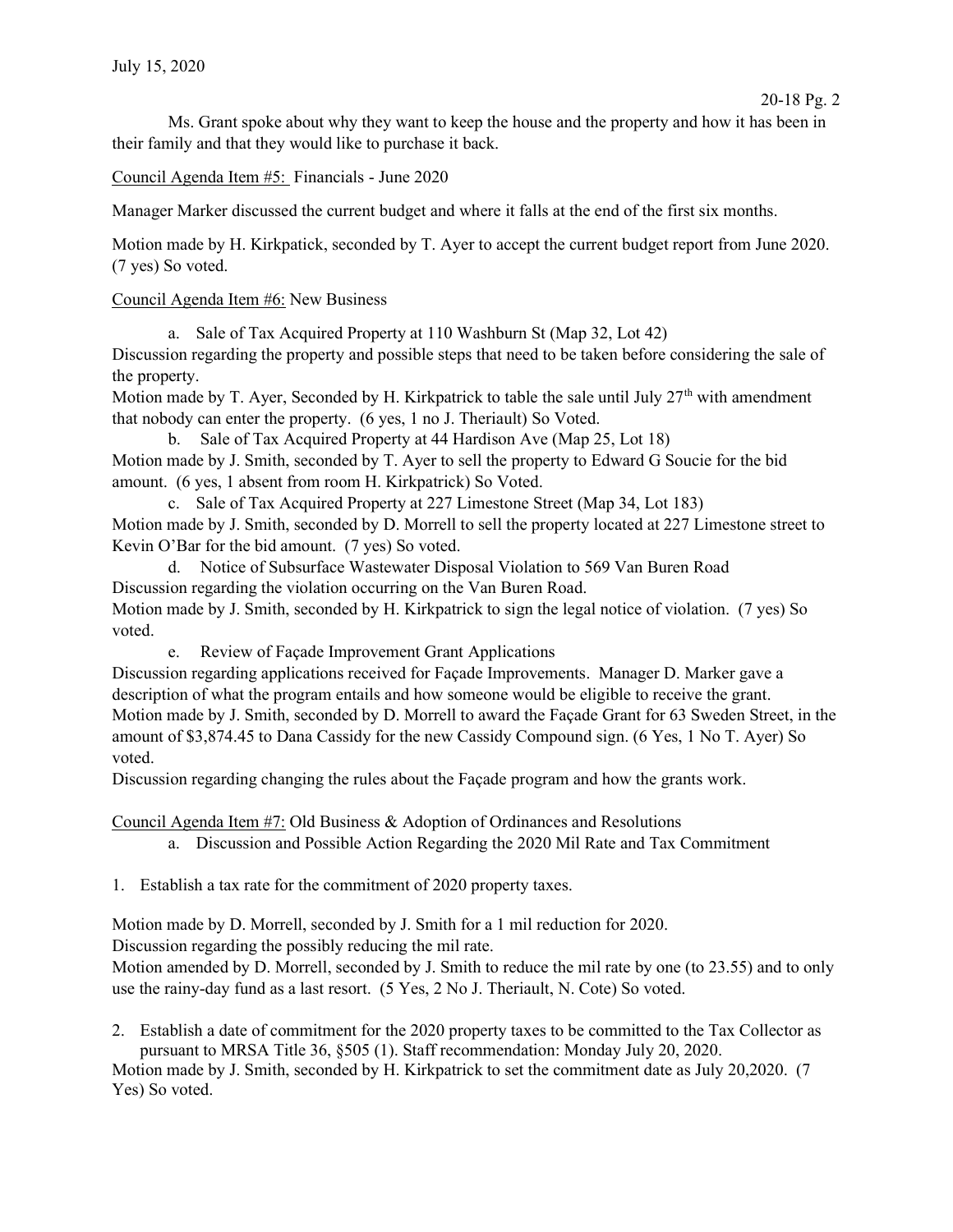3. Establish a date that the 2020 property taxes will be due and payable, pursuant to MRSA Title 36, §505 (2). Staff recommendation: Monday August 3, 2020.

Motion made by J. Smith, seconded by H. Kirkpatrick to set the due date for taxes as August 3, 2020. (7 Yes) So voted.

4. Establish a date for interest to begin accruing on any delinquent 2020 property taxes, pursuant to MRSA Title 36, §505 (4). Staff recommendation: Thursday October 1, 2020 (NOTE: last day to pay before interest begins would be Wednesday September 30, 2020).

Motion Made by J. Smith, seconded by J. Theriault to set the last day to pay before interest begins to September 30, 2020. (7 Yes) So Voted.

5. Establish a rate of interest to be charged on delinquent 2020 property taxes, pursuant to MRSA Title 36, §505(4). (NOTE: the 2020 state maximum is 8.00%). Staff recommendation: 8.00%

Motion made by J. Smith, seconded by J. Theriault to set the interest rate to be charged on delinquent 2020 taxes to 8.00%. (7 Yes) So voted

6. Establish a rate of interest for the overpayment and or abatement of property taxes for 2020, pursuant to MRSA Title 36 § 506-A. (NOTE: typically, this is set at 0%). Staff recommendation: 0.00%

Motion made by J. Smith, seconded by N. Cote to set the rate of interest for the overpayment and or abatement of property taxes for 2020 at 0.00%. (7 Yes) So Voted.

| Line Number            | Description                | Original Budget | Amended Budget |
|------------------------|----------------------------|-----------------|----------------|
|                        |                            |                 |                |
| R <sub>10</sub> -01-32 | <b>Property Taxes</b>      | \$4,051,590     | \$3,355,672.32 |
| R <sub>10</sub> -01-34 | Overlay                    |                 | \$0            |
| R <sub>11</sub> -01-01 | Economic Development (TIF) | 372,653         | \$414,261.34   |
| $R22-01-04$            | Homestead Exemption        | 651,500         | \$858,400.33   |
| R <sub>22</sub> -01-05 | <b>BETE</b> Reimbursement  | 125,000         | \$167,759.21   |

7. Changes to the revenue lines would need to be made based on the annual tax rate:

Motion made by J. Smith, seconded by Mayor Goughan that the budget be amended by the mil rate that has been set and to use rainy-day monies (\$238,749) as a plug in to set the budget.(5 Yes, 2 No H. Kirkpatrick, T. Ayer) So voted.

Council Agenda Item #8: Reports and Discussion by Mayor and Council Members

J. Smith: Investment Committee Meeting set for Monday July 20,2020 4:00 p.m.

T. Ayer: Benefit Supper for Emily Dyer that has suffered from heart trouble held at the Woodland Consolidated School.

Mayor Goughan discussed Business Investment Group, and the letter that council received from Mr. Swanberg regarding creation of a Caribou land bank.

Council Agenda Item #9: City Manager's Report

a. Perham EMS Services